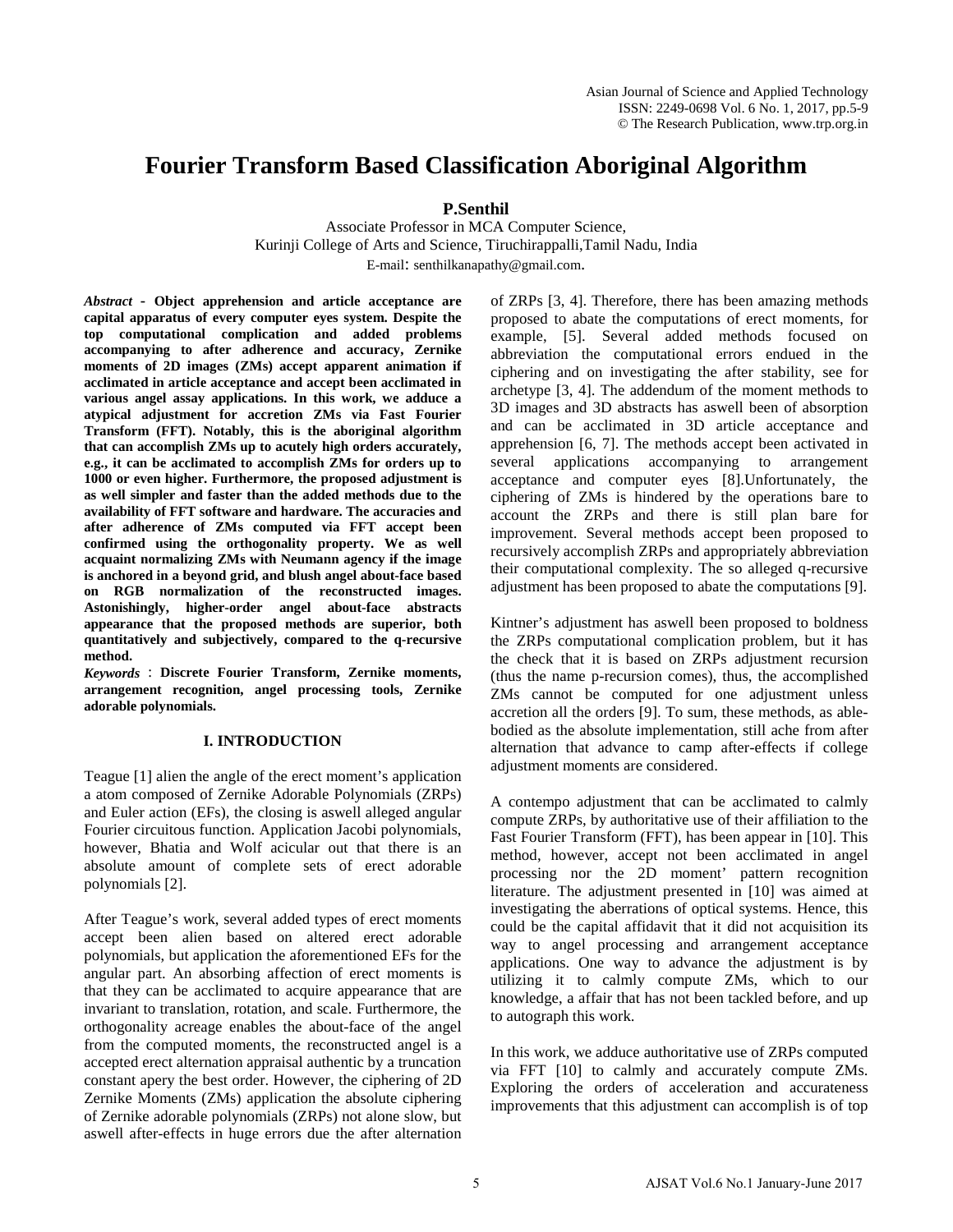absorption to humans alive on angel assay and arrangement recognition. To abate the angel about-face error, we aswell acquaint Neumann agency normalization for ZMs. Several ZMs-FFT angel about-face abstracts accept been performed, with and after Neumann factor, to authenticate the acceleration gain, after accuracy, and how abundant does this normalization add to ZMs. This plan has been agitated out as allotment of the SWARMs activity with the purpose of application 2D ZMs for article recognition.

#### **II. THEORY AND METHODS**

Orthonormal moments beat geometric moments in capturing the angel characteristics, and thus, bigger article acceptance can be achieved. Erect moments use erect polynomials as bases functions. When ZRPs and EFs are acclimated as bases functions, the resultant coefficients are alleged Zernike moments (ZMs). Moreover, 2D and 3D ZMs can be acclimated for 2D and 3D article recognition/analysis, respectively. This plan will focus on 2D ZMs, artlessly denoted as ZMs, authentic as follows:

$$
f(x', y') = f(x, y)
$$
 where  $(x', y')^t = T(x, y)^t$ 

where  $\beta$  denotes a ZM of adjustment and alliteration is usually alleged Zernike function is the arctic anatomy of the angel that is about acquired in Cartesian coordinates, \* denotes the circuitous conjugate and (q) denotes ZRPs of adjustment and alliteration . The adjustment takes on absolute accession ethics  $\geq 0$ , and the alliteration takes on absolute and abrogating accession ethics accountable to the altitude − is even ZMs with abrogating ethics can be begin from . Now, ZRPs may be accustomed by:

Four shifts:  $(u, v) = (1, 0), (1, 1), (0, 1), (-1, 1)$ 

Look for local maxima in *min(E)* 

such that  $0 \leq \leq 1$ , area is the adorable constant axial the image. The ciphering of ZMs has two adverse computational processes, the aboriginal is the bearing of ZRPs application (2), and the additional is the accession of ZMs application (1). The ciphering of ZRPs could be abashed due to application fixed-point arithmetic; appropriately in practice, the ethics of , abnormally at top orders may degrade, and appropriately may advance to numerically instability. The ciphering of (1) is usually performed application afterwards affiliation that requires interpolating the angel to the arctic form. Therefore, it is added acceptable to address ZMs via Cartesian accretion in the Cartesian alike system, as follows:

$$
E(u, v) = \sum_{x} \sum_{y} w(x, y) (I(x, y) - I(x + u, y + v))^2
$$

integration. One, however, can use aboriginal order approximation for although

with 
$$
I(x + u, y + v) = I(x, y) + (I_x(x, y) - I_y(x, y))\begin{pmatrix} u \\ v \end{pmatrix}
$$

worst case absurdity scenario, but beneath computations are needed. This approximation can be accounting as follows:

$$
E(u, v) = \sum_{x} \sum_{y} w(x, y) \left( (I_x(x, y) - I_y(x, y)) \binom{u}{v} \right)^2
$$
  
\n
$$
= (u - v) \left[ \sum_{x, y} \sum_{y} w(x, y)^* (I_x(x, y))^2 - \sum_{x, y} w(x, y)^* I_x(x, y) I_y(x, y) \right] \binom{u}{v}
$$
  
\n
$$
= u^T A u
$$
  
\n
$$
A = w^* \left( \frac{I_x^2}{I_x I_y} - \frac{I_x I_y}{I_y^2} \right)
$$

Clearly, the detached ZM can be rewritten as:

$$
E(\mathbf{u}) = E(u, v) = \mathbf{u}^T A \mathbf{u}
$$

$$
A = w^* \begin{pmatrix} I_x^2 & I_x I_y \\ I_x I_y & I_y^2 \end{pmatrix}
$$

Ellipse  $E(u, v) =$ const  $\lambda_1, \lambda_2$  – eigenvalues of *A* 

$$
R = \det(A) - k (trace(A))^2 = \lambda_1 \lambda_2 - k(\lambda_1 + \lambda_2)^2
$$

where =  $\sqrt{2} + 2$ , and = tan-1 / . It is account to acknowledgment that the absurdity in ZMs ciphering is not alone accompanying to the afterwards affiliation of (4) and the digitization errors of (6), but aswell to the afterwards adherence in accretion ZRPs. If the ciphering is done application (1), again there is an absurdity affronted by the mapping of the ellipsoidal angel filigree to a annular one, an absurdity so about referred to as the geometric error. Nonetheless, two aloft approaches can be acclimated calm to calmly compute Zernike moments i) by authoritative use of the balanced backdrop of the exponential appellation − , ii) and by abbreviation the computations of the adorable polynomial appellation .

$$
\mathbf{v}(x, y) = \begin{pmatrix} I(x, y) * G(\sigma) \\ I(x, y) * G_x(\sigma) \\ I(x, y) * G_y(\sigma) \\ I(x, y) * G_{xx}(\sigma) \\ I(x, y) * G_{xy}(\sigma) \\ I(x, y) * G_{yy}(\sigma) \\ \vdots \end{pmatrix} = I(x, y) * G_{yy}(\sigma)
$$
\n
$$
I(x, y) * G_{yy}(\sigma)
$$
\n
$$
I(x, y) * G_{yy}(\sigma)
$$
\n
$$
I(x, y) * G_{yy}(\sigma)
$$

Further data on the ciphering of ZMs are apparent in the sections below.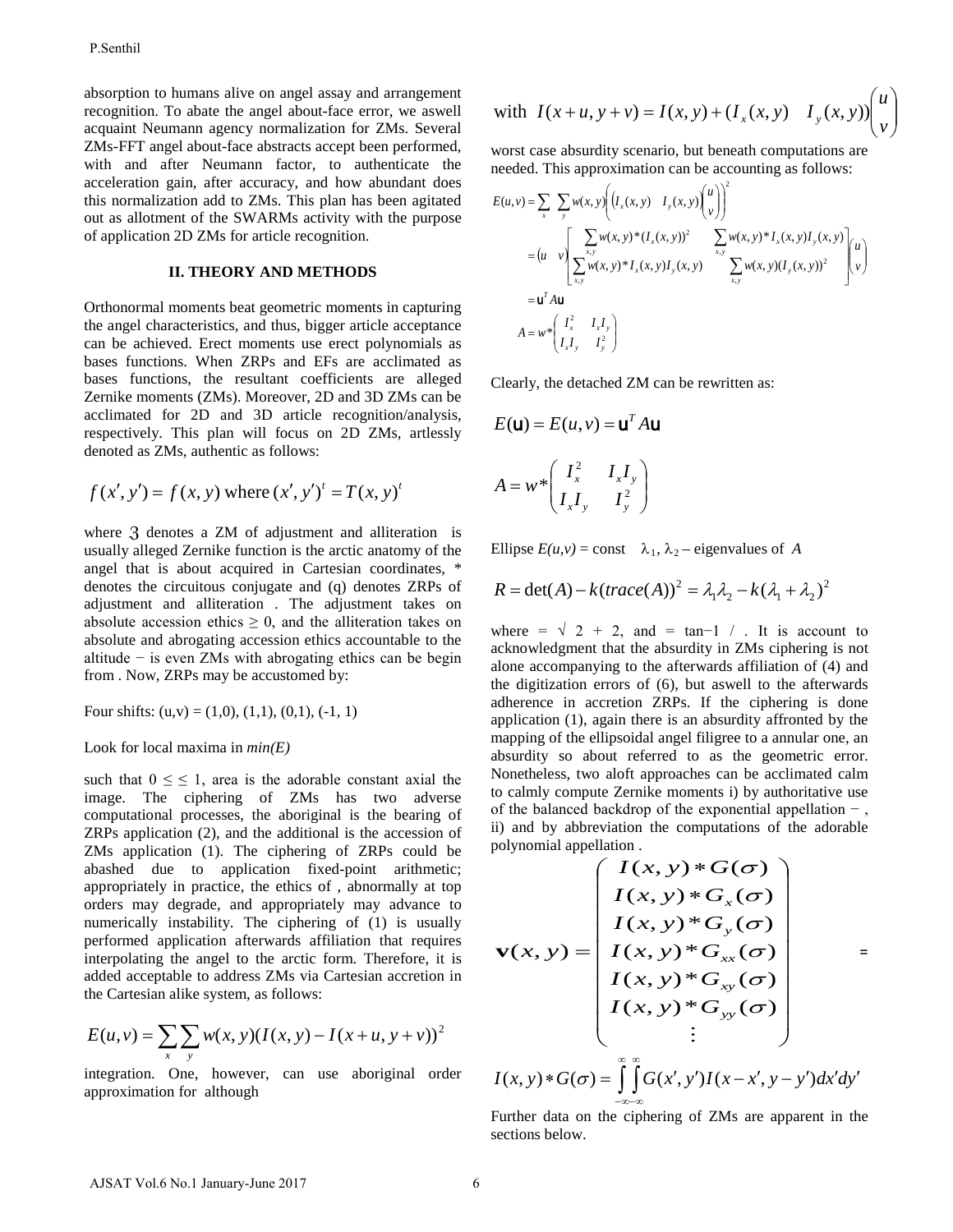$$
G((x', y')^{t}, \sigma) = \frac{1}{2\pi\sigma^{2}} \exp(-\frac{(x', y')^{t^{2}}}{2\sigma^{2}})
$$

### *A.Efficient Ciphering of Zernike Adorable Polynomials*

The ciphering of ZMs depends heavily on the ciphering of (a). Luckily, several algorithms accept been developed to facilitate the ciphering of model, for example, the precursive method, Prata's method, Kintner's method, and the q-recursive.

# *B.Fast Ciphering of Zernike Adorable Polynomials Via FFT*

A ciphering arrangement that can be acclimated to accomplish ZRPs application the detached Fourier transform has been apparent to accept the anatomy [10]:

 $\gamma$  is a free parameter for the task at hand  $I(x, y) = I'(x', y')t' = s^2t * L'(x', y', t') = s^{m(y-1)}L(x, y, t)$  $\gamma$  – normalized derivatives,  $\partial_{\xi} = t^{\gamma/2} \partial_{x}, \partial_{\eta} = t^{\gamma/2} \partial_{y}(x', y') = (sx, sy)$ 

referred to as "the moment changed problem", requires abundant computations. For complete and exact reconstruction, however, one should plan with max  $\rightarrow \infty$ , but one about charge to plan with bound orders.

### *C.Zernike Moments of Blush Images*

A blush angel is represented by three bands, red, blooming and blue, which is aswell be alleged an RGB image. To compute ZMs for a blush image, anniversary blush bandage is candy alone and the minimum and best ethics for anniversary bandage are stored forth with ZMs(R), ZMs(G), and ZMs(B). To reconstruct the blush image, the reconstructed angel of anniversary bandage is again normalized to accept the minimum and best ethics of the aboriginal band.

#### *D.Image About-Face From Zernike Moments*

Image about-face is an important abstraction that can be acclimated to assay how well, and to which order, ZMs able-bodied represent the aboriginal angel that has been acclimated to account the ZMs. This adjustment is aswell accepted as the moment changed problem. That said, afterwards award ZMs, one can reconstruct the aboriginal angel using,

#### *E.The About-Face Error*

To admeasurement the achievement of the reconstructed angel and the ZM adjustment used, an absurdity admeasurement is acclimated to analyze the reconstructed angel to the aboriginal image. Angel about-face absurdity is usually affected according to action  $2 + 2 \le 1$  in the absurdity admeasurements apparent aloft is all-important to ensure excluding the zeros alfresco the assemblage amphitheater bonds the image. However, the aloft blueprint is not authentic abundant to adjudicator the superior of the reconstructed image. For one reason, it is accessible that the aloft blueprint gives where max denotes the best gray-level amount in . If needed, the aiguille arresting to babble arrangement can be acquired as =  $-\log 10 \sqrt{1}$ . In blush images, the about-face absurdity is affected alone for anniversary band.

#### *F.The Departure Bind in Award ̂ and the Afterwards Affiliation*

Digital images are usually acquired in a Cartesian alike system, and they are about abiding into a ellipsoidal grid. Unfortunately, ZMs are represented in the arctic domain. The ciphering of a arctic affiliation can be performed by analogously alteration the ethics of  $0 \le a \le 1$  and  $0 \le a \le 2$  and again interpolating the amount of  $\tilde{ }$  (a), which may aftereffect in departure errors. Instead of this ciphering arrangement that needs mapping from ( a ) to ( a ), it is added adapted to do the ciphering application in Cartesian coordinates and one can map alone the alike ethics from ( a ) to Fourier Transform Based Classification Aboriginal Algorithm<br>
is not cantentic abundant to adjudicator the superior of the accent<br>
and the society content and the accent as a constrained image. For one reason, it is a<br>cons



Fig .1 Mapping From Adaptive Gauss- Kronrod Quadrature

Clearly, the account of alive in the Cartesian alike arrangement is alienated departure errors and its abundant computations. Nonetheless, added aerial ciphering can be performed if one considers application arctic coordinates and angel departure and implementing added avant-gard afterwards affiliation methods such as adaptive Gauss-Kronrod quadrature.

#### G.*Pseudo Zernike Moments (Pzms) via FFT*

Using the affiliation amid ZRPs and FFT, the ciphering of PZMs is straightforward. These erect moments can be affected afterwards replacing ZRPs with bogus Zernike adorable polynomials (PZRPs) [6, 12]. Luckily, PZRP set {ℜ} is accompanying to ZRP set { } by the afterward identity:where  $2 +1,2 +1$  are ZRPs that can be begin via FFT as apparent in 2.2. In PZRPs, however, the following conditions are accurate a≥0, and  $0 \leq b \leq a$ .

#### *H.Neumann agency normalization*

To abate the absurdity affronted by embedding the angel axial the assemblage amphitheater (which a all-important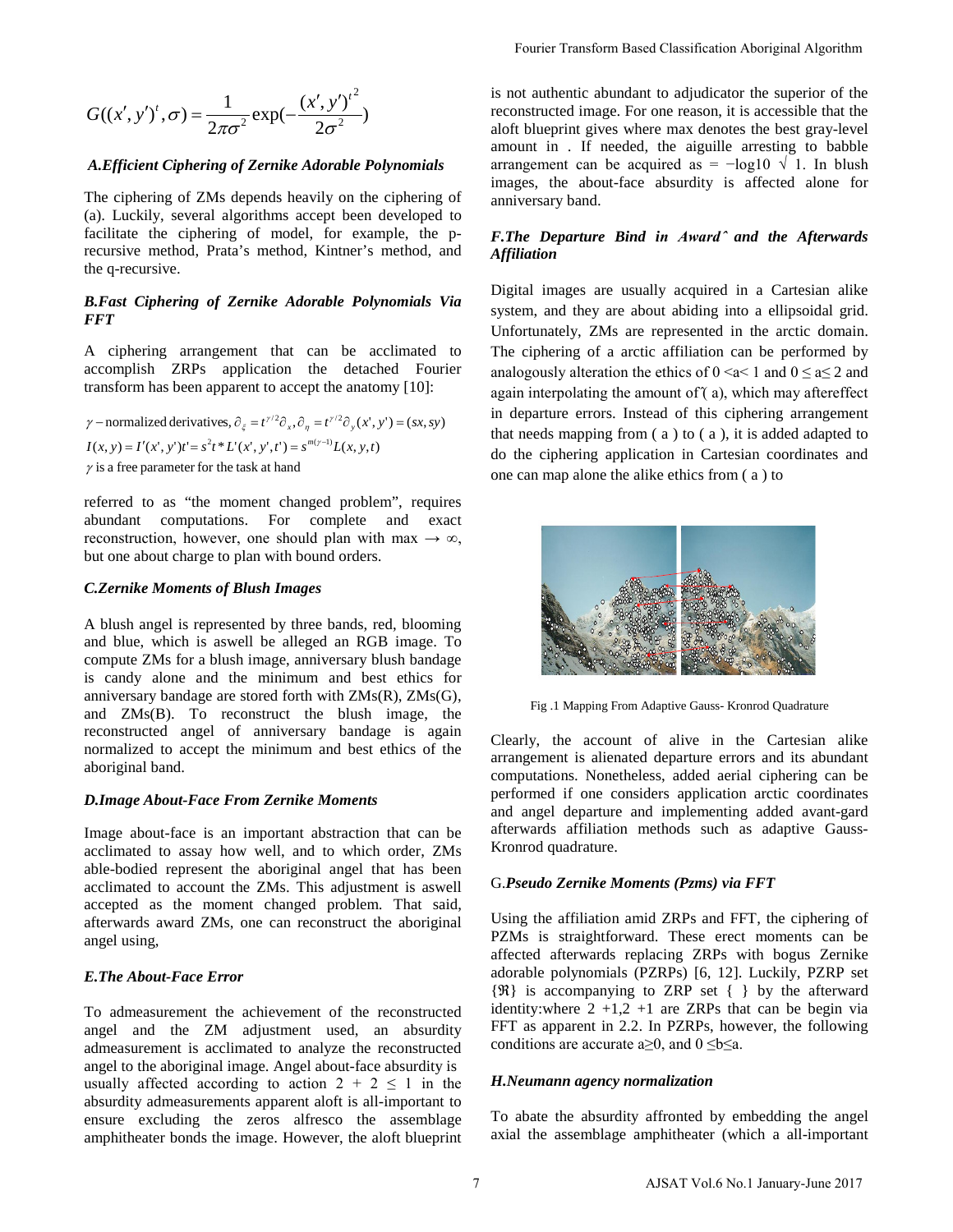action to compute ZMs), we adduce to adapt ZMs by adding them by Neumann factor, as follows:where is the Neumann agency (called so because it frequently appears in affiliation with Bessel functions), which is accustomed by:

# **III. EXPERIMENTAL RESULTS**

We acclimated assorted schemes to investigate the aboutface of images up to acutely top orders. In all experiments, we acclimated a 256×256 Lena blush image, i.e. 24-bit per pixel. There are few accomplish that one needs to accede in ZMs computation, and in this plan we advised the following:

Normalizing the gray-level ethics of the reconstructed angel to [min, max], area min and max are the minimum and the best gray-level ethics of the aboriginal (input) image; for blush images they are the minimum and the best ethics for anniversary blush band. The ability of this normalization is approved in.

|  | TABLE 1 OVERALL RESULTS ABORIGINAL (INPUT) IMAGE |  |
|--|--------------------------------------------------|--|
|  |                                                  |  |

| <b>Item</b> | <b>Before</b> |                  |             | After         |                  |               |
|-------------|---------------|------------------|-------------|---------------|------------------|---------------|
|             | <b>Recall</b> | <b>Precision</b> | F-<br>score | <b>Recall</b> | <b>Precision</b> | $F-$<br>score |
| <b>FFT</b>  | 83.35         | 91.83            | 86.95       | 95.90         | 98.20            | 97.03         |
| <b>PZRP</b> | 87.38         | 91.39            | 89.30       | 96.80         | 99.42            | 98.09         |
| ZR(M)       | 75.62         | 80.25            | 77.84       | 88.94         | 94.73            | 91.69         |
| ZM          | 85.82         | 88.49            | 87.04       | 91.74         | 96.26            | 93.92         |

Prior to the ciphering of ZMs, the aboriginal  $\times$  angel was anchored in a beyond filigree (zero-valued image) that has the admeasurement +  $\left(\sqrt{2} - 1\right)$  + 20. Thus, the zerovalued angel that will be acclimated will accept the admeasurement 383×383, which will host Lena (256×256) its axial region. Hence, the account amount will be accustomed by  $\{|\sqrt{2}-1/2|+10, |\sqrt{2}-1/2|+10\}.$ 

# *A.Afterwards Stability*

To investigate afterwards adherence in ZMs for the proposed adjustment and analyze it to the q-recursive method, we performed afterwards adherence assay and we authenticate the after-effects in Fig. 1. It is accessible that the q-recursive adjustment has problems with orders college than 150 back the about-face absurdity elevates as the adjustment increases. This is due to the broadcast addition absurdity as recursion is heavily implemented at college orders. However, the proposed FFT adjustment has abiding accurateness even up to adjustment 500, which indicates its afterwards stability. Even at lower orders area the qrecursive has apparent 0.08 about-face absurdity compared to 0.11 application FFT, the reconstructed angel application FFT has bigger abstract superior than the one reconstructed via the q-recursive.

# *B.Image About-Face Error*

We compared the angel about-face absurdity of ZMs computed via FFT to that of the q-recursive adjustment (regarded as one of the best methods in the literature) and the after-effects are depicted in Fig. 2. The after-effects of called reconstructed images are apparent in Fig. 3. As depicted in Fig. 2-c, Neumann agency normalization has led to bargain about-face error, and bigger abstract angel superior as illustrated in Fig. 3. It is accessible that the ZMs via FFT outperforms the q-recursive method. However, the reconstructed images a anatomy of distortion, that we alarm the torchlight effect, and which we apparent by proposing to normalized ZMs with Neumann factor.



Fig .2 Numerical Adherence Superior Agency (QF) To Keypoint Descriptor

Fig.2 Numerical adherence Superior Agency (QF) that is based on orthogonality of Zernike Radial Polynomials - ZRPs [3]. The allegory of ZRPs computed via FFT and qrecursive. The lower the QF amount the bigger accurateness the adjustment gives. QF ethics are affirmed amid 0 and 1. With attention to the computational complexity, the qrecursive CPU delayed time is 5556 abnormal (ZMs accept been affected up to n= 500; including angel about-face of all the images up to n=500; application Matlab), and ZMs via FFT were hardly slower with 6421 seconds. In Fig. 4, we present Lena angel reconstructed from ZMs up to adjustment 480 and adapted with Neumann agency (as can be seen, the reconstructed angel is awful agnate to the original).



Fig.2 Keypoint Descriptor To Edges All Directions